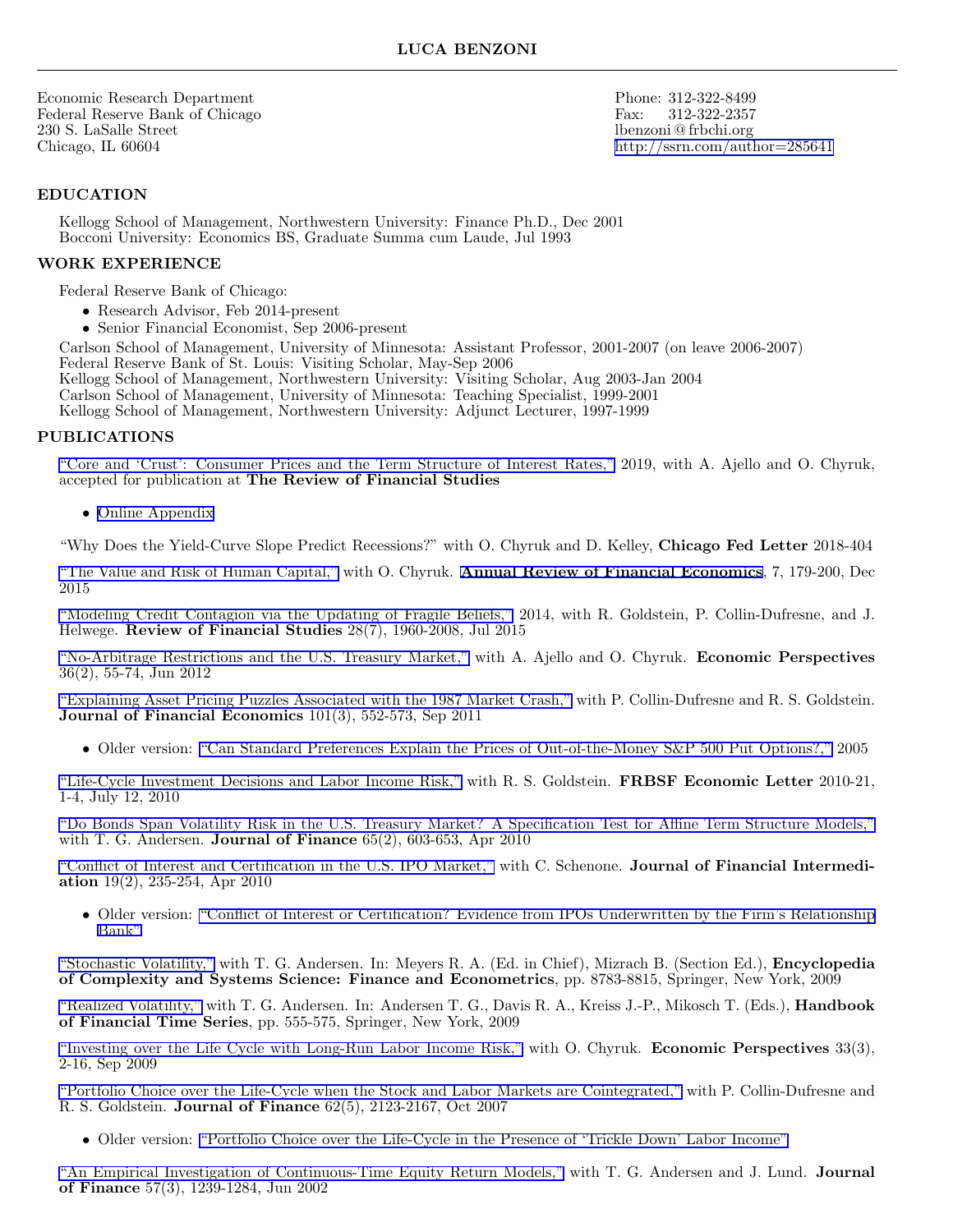- *•* Nominated for the 2002 Smith Breeden Best Paper Award
- Older versions: "Towards an Empirical Foundation for Continuous-Time Equity Return Models" and "Estimating Jump-Diffusions for Equity Returns"

### **WORKING PAPERS AND RESEARCH IN PROGRESS**

["Asymmetric Information, Dynamic Debt Issuance, and the Term Structure of Credit Spreads,"](http://ssrn.com/abstract=3454816) with L. Garlappi and R. Goldstein, 2019

["Optimal Debt Dynamics, Issuance Costs, and Commitment,"](http://ssrn.com/abstract=3454791) with L. Garlappi, R. Goldstein, and C. Ying, 2019

"Financial Conditions, Monetary Policy, and the U.S. Economy: A VAR Retrospective of the Last 20 Years" with M. Bassetto, D. Kelley, and T. Serrao, 2019

• Older version: ["The Interplay Between Financial Conditions and Monetary Policy Shocks"](http://ssrn.com/abstract=2852483)

"Estimating the Tax and Credit-Event Risk Components of Credit Spreads," 2015, with R. S. Goldstein

"The Determinants of Interest Rate Volatility in the U.S. Treasury Market," with T. G. Andersen

["Stochastic Volatility, Mean Drift, and Jumps in the Short Term Interest Rate,"](https://docs.google.com/leaf?id=0BxeU7IZoaYpsNWY2MGQ2MzItNGY3My00YmUwLWFiYjEtNzUzOGIwYmFiYzBm&hl=en) 2004, with T. G. Andersen and J. Lund

["Pricing Options under Stochastic Volatility: An Empirical Investigation,"](https://docs.google.com/viewer?a=v&pid=explorer&chrome=true&srcid=0BxeU7IZoaYpsOTgwMzk4ZWQtMGY1Yi00YzhjLTg3NGEtODlkM2MxMzBjNTdi&hl=en_US) 2002

• Older version: "Pricing Options under Stochastic Volatility: An Econometric Analysis," 1998

### **INVITED PRESENTATIONS**

Carnegie Mellon University (2006), Columbia University (1999), Dartmouth College (2016), Essex University (2013), European Central Bank (2012), Federal Reserve Bank of Atlanta (2001), Federal Reserve Bank of Chicago (2006-2008, 2012, 2013), Federal Reserve Bank of St. Louis (2006), Federal Reserve Board (2010, 2012), HEC Montréal (2007), INSEAD (1999), Iowa State University, Department of Economics (2002), Loyola University (1998), McGill University (1999), University of Minnesota (1999, 2000, 2003) MIT (1999), Northwestern University (1995-2000, 2012), NYU (2000), Stanford University, Department of Economics (1999), University of Arizona (2001), University of British Columbia (1999, 2011), University of Chicago (2019), University of Iowa (2009), University of Lugano (2013), University of Rochester (2003), University of Utah (1999), University of Texas at Austin (2003), University of Virginia, Department of Economics (2004), University of Wisconsin at Madison (2003, 2007), Washington University in St. Louis (2004)

#### **CONFERENCES**

#### **Conference Presentations:**

Presentations by co-authors are marked with *<sup>∗</sup>*

*Computational and Financial Econometrics Conference*, London, U.K., Dec 2019: "Optimal Debt Dynamics, Issuance Costs, and Commitment," with L. Garlappi, R. Goldstein, and C. Ying

*NBER Capital Markets and the Economy Meeting*, Cambridge, Jul 2019: "Optimal Debt Dynamics, Issuance Costs, and Commitment," with L. Garlappi, R. Goldstein, and C. Ying

*Applied Time Series Econometrics Workshop*, Federal Reserve Bank of St. Louis, Apr 2019: "Core and 'Crust': Consumer Prices and the Term Structure of Interest Rates," with A. Ajello and O. Chyruk

*American Finance Association Annual Meeting*, Atlanta, Jan 2019: "The Term Structure of Credit Spreads with Dynamic Debt Issuance and Incomplete Information," with L. Garlappi and R. S. Goldstein

*Computational and Financial Econometrics Conference*, Pisa, Italy, Dec 2018: "The Term Structure of Credit Spreads with Dynamic Debt Issuance and Incomplete Information," with L. Garlappi and R. S. Goldstein

*NBER Asset Pricing Meeting*, Cambridge, Jul 2018: "The Term Structure of Credit Spreads with Dynamic Debt Issuance and Incomplete Information," with L. Garlappi and R. S. Goldstein

*Society for Financial Econometrics Annual Meeting*, Lugano, Switzerland, Jun 2018: "The Term Structure of Credit Spreads with Dynamic Debt Issuance and Incomplete Information," with L. Garlappi and R. S. Goldstein

*SFS Cavalcade North America*, Yale University, New Haven, May 2018: "The Term Structure of Credit Spreads with Dynamic Debt Issuance and Incomplete Information," with L. Garlappi and R. S. Goldstein

*Computational and Financial Econometrics Conference*, London, U.K., Dec 2017: "Financial Conditions, Monetary Policy, and the U.S. Economy: A VAR Retrospective of the Last 20 Years" with M. Bassetto, D. Kelley, and T. Serrao, 2017

*Midwest Finance Association Meeting*, Chicago, Mar 2017: "The Interplay Between Financial Conditions And Monetary Policy Shocks," with M. Bassetto and T. Serrao

*Money Banking Finance Conference*, Roma, Italy, Dec 2016: "Estimating the Tax and Credit-Event Risk Components of Credit Spreads," with R. S. Goldstein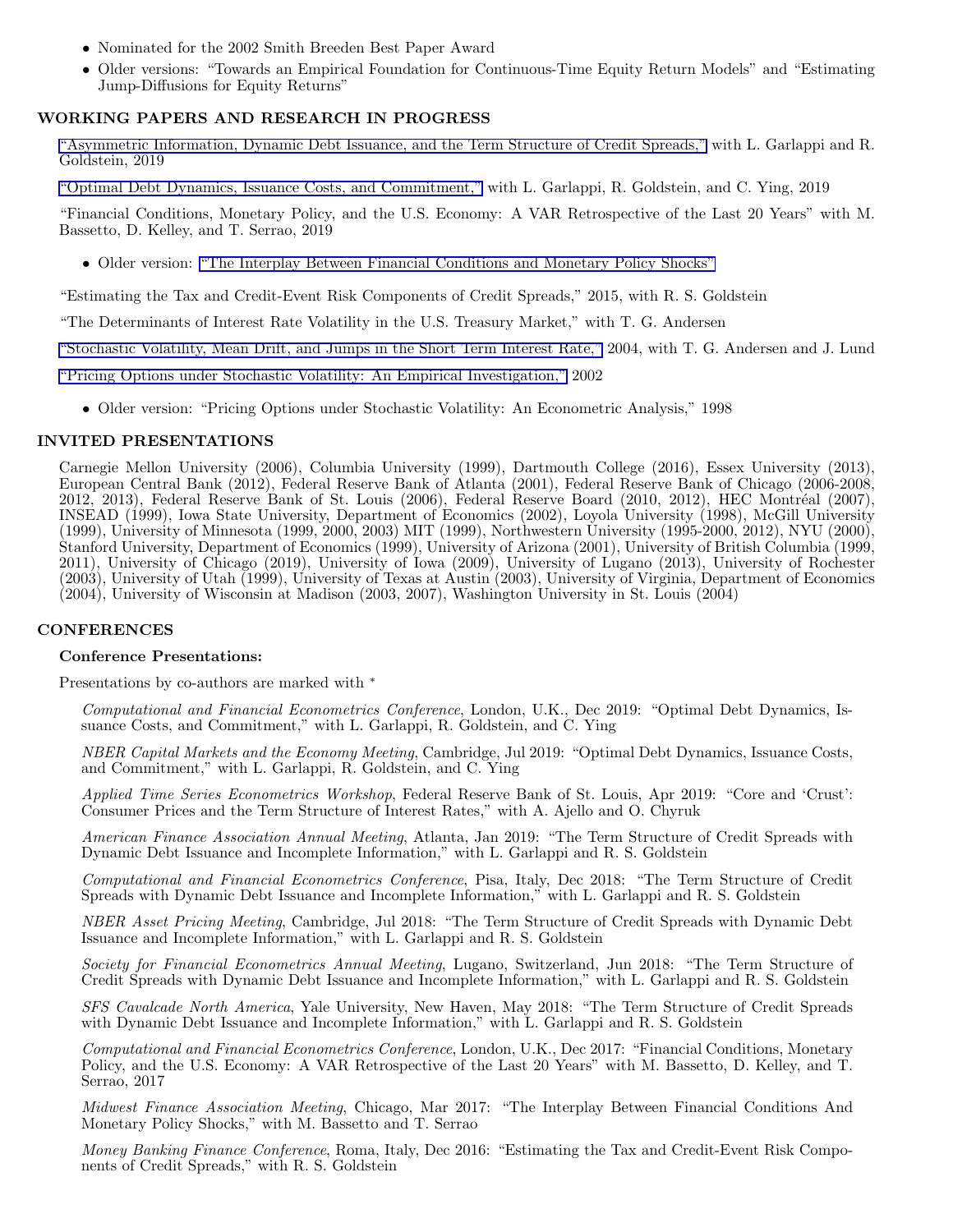*Annual Conference of the International Association for Applied Econometrics (IAAE)*, Milano, Italy, Jun 2016:

- "Core and 'Crust': Consumer Prices and the Term Structure of Interest Rates," with A. Ajello and O. Chyruk
- "Estimating the Tax and Credit-Event Risk Components of Credit Spreads," with R. S. Goldstein

*Computational and Financial Econometrics Conference*, London, U.K., Dec 2015: "Estimating the Tax and Credit-Event Risk Components of Credit Spreads," with R. S. Goldstein

*EC*<sup>2</sup> *Conference on Advances in Forecasting*, Barcelona, Spain, Dec 2014: "Core and 'Crust': Consumer Prices and the Term Structure of Interest Rates," with A. Ajello*∗* and O. Chyruk

*Structural Changes in the Banking Sector Conference*, Universit´a Bocconi, Milano, Italy, Oct 2014: "Modeling Credit Contagion via the Updating of Fragile Beliefs," with P. Collin-Dufresne, R. S. Goldstein, and J. Helwege

*European Finance Association Meeting*, Lugano, Switzerland, Aug 2014: "Core and 'Crust': Consumer Prices and the Term Structure of Interest Rates," with A. Ajello and O. Chyruk

*Applied Financial Time Series Workshop*, HEC University, Montreal, Feb 2014: "Core and 'Crust': Consumer Prices and the Term Structure of Interest Rates," with A. Ajello and O. Chyruk

*Computational and Financial Econometrics Conference*, London, Dec 2013: "Core and 'Crust': Consumer Prices and the Term Structure of Interest Rates," with A. Ajello and O. Chyruk

*Symposium on Control and Modeling of Social and Economic Behavior*, University of Illinois at Urbana-Champaign, Nov 2013: "Core and 'Crust': Consumer Prices and the Term Structure of Interest Rates," with A. Ajello and O. Chyruk

*NBER Asset Pricing Meeting*, Cambridge, Jul 2013: "Core and 'Crust': Consumer Prices and the Term Structure of Interest Rates," with A. Ajello and O. Chyruk

*Risk, Uncertainty, Decision and Erio: Workshop in Honor of Erio Castagnoli*, Milano, Jul 2013: "Core and 'Crust': Consumer Prices and the Term Structure of Interest Rates," with A. Ajello and O. Chyruk

*Conference on Systemic Risk, Contagion, Jumps and co-Jumps,* Cass Business School, London, Jan 2013: "Modeling Credit Contagion via the Updating of Fragile Beliefs," with P. Collin-Dufresne, R. S. Goldstein, and J. Helwege

*Econometric Society European meeting*, Malaga, Spain, Aug 2012: "Core and 'Crust': Consumer Prices and the Term Structure of Interest Rates," with A. Ajello*<sup>∗</sup>* and O. Chyruk

*European Summer Symposia in Financial Markets and Economic Theory*, Gerzensee, Switzerland, Jul 2012: "Modeling Credit Contagion via the Updating of Fragile Beliefs," with P. Collin-Dufresne,*<sup>∗</sup>* R. S. Goldstein, and J. Helwege

*Society for Economic Dynamics Conference*, Limassol, Cyprus, Jun 2012: "Core and 'Crust': Consumer Prices and the Term Structure of Interest Rates," with A. Ajello and O. Chyruk*<sup>∗</sup>*

*Society for Financial Econometrics Annual Meeting*, Oxford, U.K., Jun 2012: "Core and 'Crust': Consumer Prices and the Term Structure of Interest Rates," with A. Ajello and O. Chyruk

*Western Finance Association Meeting*, Las Vegas, Nevada, Jun 2012:

- "Core and 'Crust': Consumer Prices and the Term Structure of Interest Rates," with A. Ajello and O. Chyruk
- "Modeling Credit Contagion via the Updating of Fragile Beliefs," with P. Collin-Dufresne, R. S. Goldstein, and J. Helwege

*Midwest Macroeconomics Meetings*, University of Notre Dame, May 2012: "Core and 'Crust': Consumer Prices and the Term Structure of Interest Rates," with A. Ajello and O. Chyruk

*Federal Reserve Conference on Financial Markets and Institutions*, Chicago, Jan 2012: "Modeling Credit Contagion via the Updating of Fragile Beliefs," with P. Collin-Dufresne, R. S. Goldstein, and J. Helwege

*System Committee on Business and Financial Analysis*, Cleveland, Nov 2011: "Core and 'Crust': Consumer Prices and the Term Structure of Interest Rates," with A. Ajello and O. Chyruk

*The Chicago/London Conference 1: What Went Wrong? Financial Engineering, Financial Econometrics, and the Current Stress*, Cass Business School, London, U.K., Dec 2008: "Explaining Pre- and Post-1987 Crash Asset Prices within a Unified General Equilibrium Framework," with P. Collin-Dufresne and R. S. Goldstein

*New Dimensions in Retirement Plans Roundtable*, Institutional Investor Institute, New York, Nov 2008: "Portfolio Choice over the Life-Cycle when the Stock and Labor Markets are Cointegrated," with P. Collin-Dufresne*<sup>∗</sup>* and R. S. Goldstein

*Conference on Volatility and High-Frequency Data*, Center for Financial Mathematics at the University of Chicago, Apr 2007: "Do Bonds Span Volatility Risk in the U.S. Treasury Market? A Specification Test for Affine Term Structure Models," with T. G. Andersen

*Econometric Society Meeting*, Chicago, Jan 2007: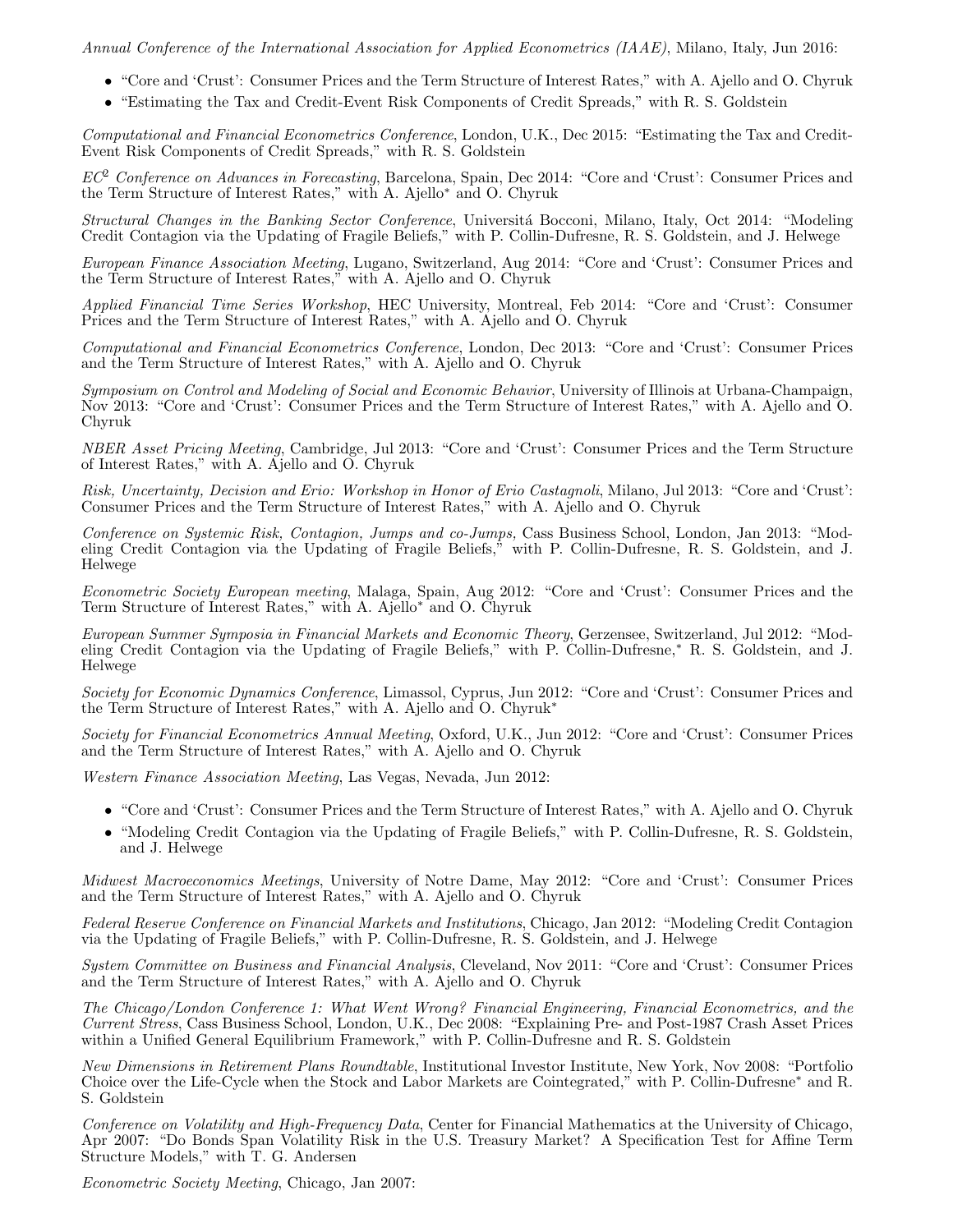- "Can Standard Preferences Explain the Prices of Out-of-the-Money S&P 500 Put Options?," with P. Collin-Dufresne and R. S. Goldstein
- "The Economic Determinants of Interest Rate Volatility in the U.S. Treasury Market," with T. G. Andersen

*American Finance Association Annual Meeting*, Chicago, Illinois, Jan 2007: "Can Bonds Hedge Volatility Risk in the U.S. Treasury Market? A Specification Test for Affine Term Structure Models," with T. G. Andersen

*Western Finance Association Meeting*, Keystone, Colorado, Jun 2006: "Can Standard Preferences Explain the Prices of Out-of-the-Money S&P 500 Put Options?," with P. Collin-Dufresne and R. S. Goldstein

*CIREQ-CIRANO-MITACS Financial Econometrics Conference*, Universit´e de Montr´eal, Montreal, Canada, May 2006: "Can Bonds Hedge Volatility Risk in the U.S. Treasury Market? A Specification Test for Affine Term Structure Models," with T. G. Andersen

*The Bank of Canada Conference on Fixed Income Markets*, Ottawa, Canada, May 2006: "Can Bonds Hedge Volatility Risk in the U.S. Treasury Market? A Specification Test for Affine Term Structure Models," with T. G. Andersen

*NBER Asset Pricing Meeting*, University of Chicago, Chicago, Mar 2006:

- "Can Standard Preferences Explain the Prices of Out-of-the-Money S&P 500 Put Options?," with P. Collin-Dufresne and R. S. Goldstein*∗*
- *•* "Can Bonds Hedge Volatility Risk in the U.S. Treasury Market? A Specification Test for Affine Term Structure Models," with T. G. Andersen

*American Economic Association Meeting*, Boston, Jan 2006: "Portfolio Choice over the Life-Cycle in the Presence of 'Trickle Down' Labor Income," with P. Collin-Dufresne and R. S. Goldstein

*Econometric Society Meeting*, Boston, Jan 2006: "Can Bonds Hedge Volatility Risk in the U.S. Treasury Market? A Specification Test for Affine Term Structure Models," with T. G. Andersen

*The Third T.N. Thiele Symposium on Stochastic Volatility*, Copenhagen, Denmark, Dec 2005, "Can Bonds Hedge Volatility Risk in the U.S. Treasury Market? A Specification Test for Affine Term Structure Models," with T. G. Andersen*<sup>∗</sup>*

*International Conference on "Capital Markets, Corporate Finance, Money and Banking,"* Cass Business School, London, U.K., Dec 2005, "Can Bonds Hedge Volatility Risk in the U.S. Treasury Market? A Specification Test for Affine Term Structure Models," with T. G. Andersen*<sup>∗</sup>*

*European Economic Association Meeting*, Amsterdam, Aug 2005: "IPO Performance and Universal Banking," with C. Schenone*<sup>∗</sup>*

*Western Finance Association Meeting*, Portland, Jun 2005: "Portfolio Choice over the Life-Cycle in the Presence of 'Trickle Down' Labor Income," with P. Collin-Dufresne and R. S. Goldstein

*Western Finance Association Meeting*, Vancouver, Canada, Jun 2004: "Conflict of Interest or Certification? Evidence from IPOs Underwritten by the Firm's Relationship Bank," with C. Schenone

*Financial Data Analysis and Applications Conference*, Institute for Mathematics and its Applications (IMA), University of Minnesoata, Minneapolis, May 2004: "Stochastic Volatility, Mean Drift, and Jumps in the Short Term Interest Rate," with T. G. Andersen and J. Lund

*Econometric Society Meeting*, San Diego, Jan 2004: "Stochastic Volatility, Mean Drift, and Jumps in the Short Term Interest Rate," with T. G. Andersen and J. Lund

*CIREQ-CIRANO-MITACS Financial Econometrics Conference*, Universit´e de Montr´eal, Montreal, Canada, May 2003: "Stochastic Volatility and Mean Drift in the Short Rate Diffusion: Sources of Steepness, Level, and Curvature in the Yield Curve," with T. G. Andersen and J. Lund

*CIREQ-CIRANO-MITACS Conference on Univariate and Multivariate Models for Asset Pricing*, Universit´e de Montréal, Montreal, Canada, May 2002: "Pricing Options under Stochastic Volatility: An Empirical Investigation"

*Option Pricing Conference*, Motreal, Canada, 2000, "Estimating Jump-Diffusions for Equity Returns," with T. G. Andersen*<sup>∗</sup>* and J. Lund

*Waterloo University*, Waterloo, Canada, Mar 1999: "Pricing Options under Stochastic Volatility: An Econometric Analysis"

*Econometric Society Meeting*, New York, Jan 1999:

- *•* "Pricing Options under Stochastic Volatility: An Econometric Analysis"
- *•* "Estimating Jump-Diffusions for Equity Returns," with T. G. Andersen*<sup>∗</sup>* and J. Lund

#### **Conference Discussions:**

*Money Banking Finance Conference*, Roma, Italy, Dec 2016: "Risk Culture in Banks: Just Words?," by Nicola Bianchi, Franco Fiordelisi, Vincenzo Farina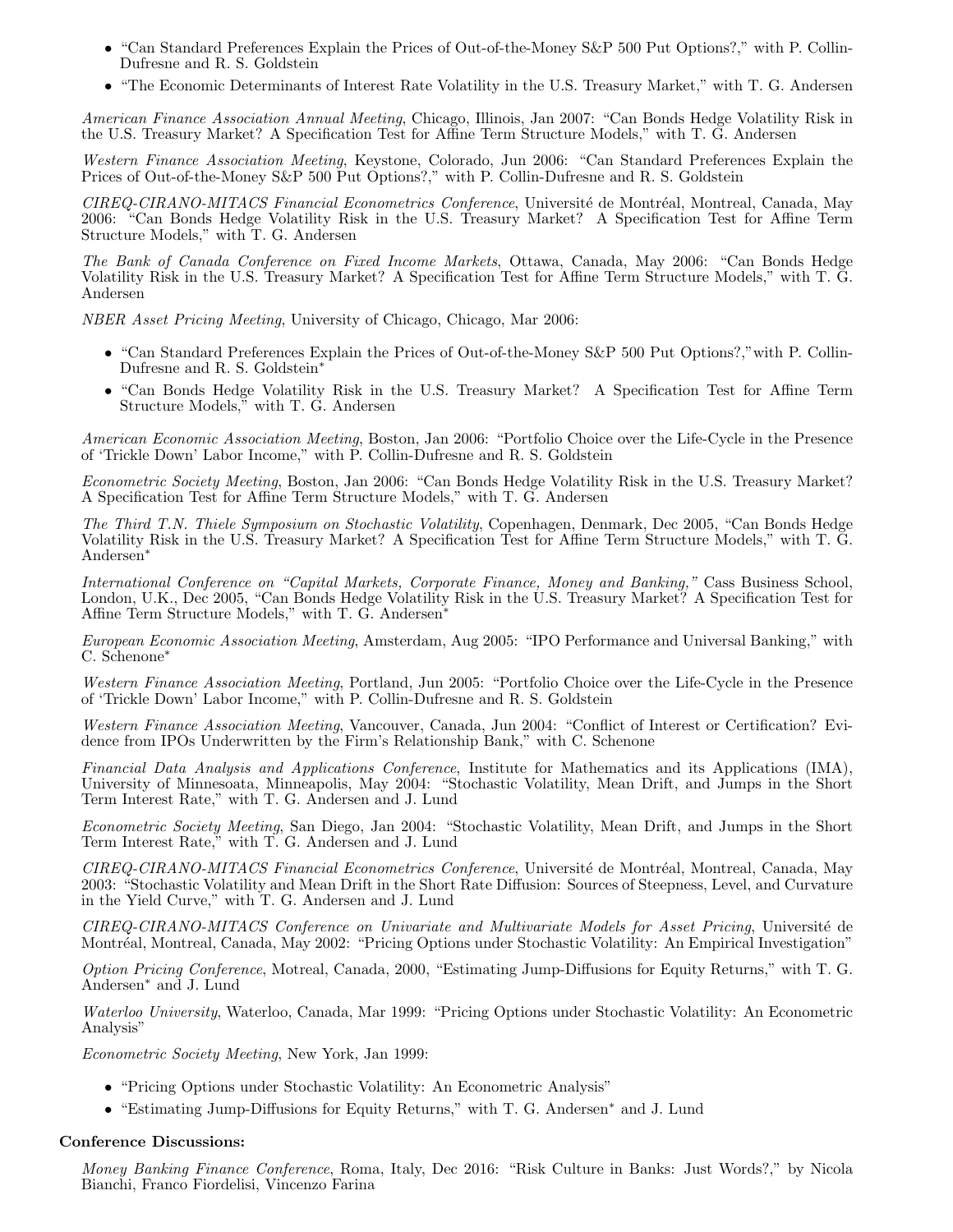*Structural Changes in the Banking Sector Conference*, Universit´a Bocconi, Milano, Italy, Oct 2014: "CDS and sovereign bond market liquidity," by Batchimeg Sambalaibat

*Federal Reserve Board Conference on Euro Area Debt Crisis,* Washington, D.C., Sep 2012: "A European Twist: The Efficacy of the Securities Markets Programme," by Michiel de Pooter, Rob Martin and Seth Pruitt

*Financing Human Capital Investment*, University of Chicago, Chicago, Jan 2012: "The Money Value of a Man," by Mark Huggett and Greg Kaplan

*NBER Summer Institute, Capital Markets and the Economy Meeting*, Boston, Jul 2011: "Toward a Quantitative General Equilibrium Asset Pricing Model with Intangible Capital," by Hengjie Ai, Max Croce, and Kai Li

*Global Financial Crisis Research Workshop*, Federal Reserve Board, IF Division, Washington D.C., Jul 2010: "The Information Content of High-Frequency Data for Estimating Equity Return Models and Forecasting Risk," by Dobrislav Dobrev and Pawel Szerszen

*Western Finance Association Meeting*, Victoria, Canada, Jun 2010: "Improving Portfolio Selection Using Option-Implied Volatility and Skewness," by Victor DeMiguel, Yuliya Plyakha, Raman Uppal, and Grigory Vilkov

*UBC Winter Finance Conference, Capital Markets and the Economy Meeting*, Whistler, British Columbia, Mar 2010: "Variance Risk Premia, Asset Predictability Puzzles, and Macroeconomic Uncertainty," by Hao Zhou

*NBER Summer Institute, Capital Markets and the Economy Meeting*, Boston, Jul 2008: "What's Vol Got to Do With It," by Itamar Drechsler and Amir Yaron

*American Finance Association Meeting*, New Orleans, Jan 2008: "Labor Income Dynamics at Business-Cycle Frequencies: Implications for Portfolio Choice," by Anthony Lynch and Sinan Tan

*NBER Summer Institute, Capital Markets and the Economy Meeting*, Boston, Jul 2006: "The Y Theory of Investment," by Thomas Philippon

*Western Finance Association Meeting*, Vancouver, Canada, Jun 2004: "Testing and Valuing Dynamic Correlations for Asset Allocation," by Riccardo Colacito and Robert F. Engle

*Western Finance Association Meeting*, Los Cabos, Mexico, Jun 2003: "Getting Bad News Out Early: Does it Really Help Stock Prices?," by Chris Downing and Steve Sharpe

*American Finance Association Meeting*, Washington D.C., Jan 2003: "Conditioning Information and Variance Bounds on Pricing Kernels," by Geert Bekaert and Jun Liu

*American Finance Association Meeting*, Atlanta, Jan 2002: "A Nonlinear Factor Analysis of S&P 500 Index Option Returns," by Chris Jones

*Western Finance Association Meeting*, Tucson, Jun 2001: "Recovering Risk-Neutral Densities: A New Nonparametric Approach," by Oleg Bondarenko

*Duke-CIRANO Conference on Risk Neutral and Objective Probability Distributions*, Duke University, Durham, Oct 2000: "Alternative Models for Stock Price Dynamics," by Mikhail Chernov, Ronald Gallant, Eric Ghysels, and George Tauchen

*Econometric Society Meeting*, Boston, Jan 2000: "A New Class of Stochastic Volatility Models with Jumps: Theory and Estimation," by Mikhail Chernov, Ronald Gallant, Eric Ghysels, and George Tauchen

*Western Finance Association Meeting*, Santa Monica, Jun 1999: "A Solution to Real Options Problems Under General Specifications for the Stochastic Process," by Ramzi Zein

#### **Conference Program Committees and Review Panels:**

*Western Finance Association Meeting*: 2004-2008, 2010–2019

*European Finance Association Meeting*: 2010–2016

*The Annual Society for Financial Econometrics (SoFiE) Conference*: 2014–present

*The Northern Finance Association Conference*: 2018–2019

*Midwest Finance Association Conference*, Mar 2017: Chicago Illinois

*Conference on Bank Structure and Competition*, Federal Reserve Bank of Chicago, Chicago, Illinois. 2007–2014

*FIRS Conference*, Jun 2011: Sydney, Australia

*Mortgage Foreclosures and the Future of Housing Finance*, Federal Reserve System and Federal Deposit Insurance Corporation, Oct 2010: Arlington, Virginia

*Financial Management Association Meeting*, Oct 2005: Chicago, Illinois

#### **EDITORIAL APPOINTMENTS**

Associate Editor:

- *• Journal of Financial Econometrics*, 2012–present
- *• Multinational Finance Journal*, 2002–2007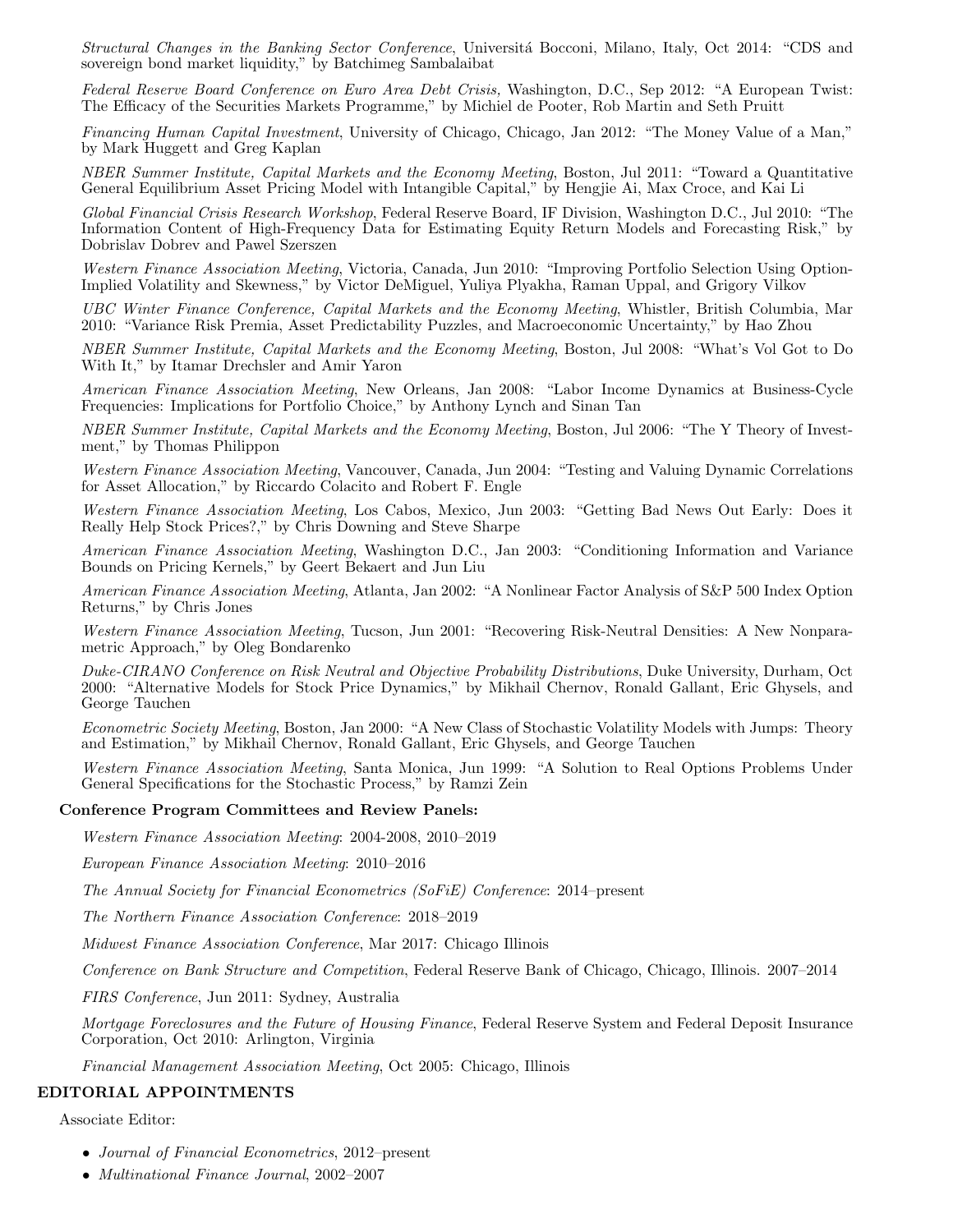## **AD-HOC REVIEWER**

**Journals:** Journal of Finance, Review of Financial Studies, Journal of Financial Economics, American Economic Review, Quarterly Journal of Economics, Review of Economic Studies, Journal of Monetary Economics, Journal of Econometrics, Journal of Economic Theory, Journal of Business Economics and Statistics, Journal of Financial Econometrics, Journal of Economic Dynamics and Control, Journal of Applied Econometrics, Journal of Financial Intermediation, Journal of Empirical Finance, Journal of Pension Economics and Finance, Journal of Futures Markets, Journal of Banking and Finance, Review of Finance, Review of Asset Pricing Studies, Management Science, Review of Derivatives Research, International Economic Review, B.E. Journal in Economic Analysis and Policy, B.E. Journal of Macroeconomics, European Economic Review, Economic Perspectives, Economics Letters, Finance Research Letters, Annals of Operations Research, Quantitative Finance, Quarterly Review of Economics and Finance, Economics Bulletin, Economic Inquiry, European Journal of Finance, Decisions in Economics and Finance

**Books:** Sage Publications, Blackwell Publishing, Addison Wesley Publishing Company

**Grants:** Social Sciences and Humanities Research Council of Canada, Guggenheim Foundation

### **TEACHING EXPERIENCE**

#### **Carlson School of Management, University of Minnesota:**

Corporate financing decisions (Intermediate corporate finance) Theory of capital markets (Ph.D. dynamic asset pricing theory) Multiple classes taught on behalf of other faculty

#### **Kellogg School of Management, Northwestern University:**

Principles of corporate finance (Introductory and intermediate corporate finance concentrated in one quarter) Investments

### **STUDENTS ADVISING**

**Northwestern University, Ph.D. dissertation:** Andrea Ajello (Economics, 2011)

**University of Minnesota, Ph.D. dissertation and oral prelim:** Tetsuya Adachi (Economics, 2003); Koji Kusuda (Economics, 2003); Jim Gunderson (Finance, 2004); Claire Rosenfeld (Finance, 2007); Natalya Polkovnichenko (Finance, 2008)

**University of Minnesota, Ph.D. oral prelim:** Huijing Fu (Finance, 2002), Florin Bidian (Economics, 2004), Igor Kojanov (Finance, 2005)

**University of Minnesota, Master dissertation:** Natalya Polkovnichenko (Applied Economics, 2005), Florin Bidian (Economics, 2004)

**University of Minnesota, undergraduate honors program:** Betty Berning (2003)

## **SCHOOL AND DEPARTMENT SERVICE AT THE UNIVERSITY OF MINNESOTA**

#### **School service:**

Research Computing Committee, Fall 2002-Spring 2006 Commencement Service Awards Committee, Spring 2005-Spring 2006

#### **Department service:**

Data Administration and Research Computing Support, Fall 1999-Spring 2006

- Managed the finance department data, Fall 1999-Spring 2003
- Administrator for TAQ, Datastream, SDC, Dealscan, FirstCall, Zacks, IDF insider data feed, etc.
- Helped with the purchase and installation of a UNIX research server
- *•* Helped maintain software licenses
- *•* Provided research computing support to finance faculty and Ph.D. students.

Recruiting Committee, Fall 2000-Spring 2002, Fall 2005-Spring 2006

Finance Ph.D. Prelim Exam Committee, Summer 2000-Summer 2004

Finance Seminar Committee, Summer 2000-Spring 2003

Ph.D. Admissions Committee, Spring 2000-Spring 2002

MN Banking Chair Evaluation Committee, Spring 2001

#### **Classes taught on behalf of other faculty:**

2002-03: 1 week of Fina8821 "Empirical Methods in Finance" 2001-02: 1 week of Fina3001 "Finance Fundamentals" 5 weeks of Fina8821 "Empirical Methods in Finance" 1999-00: 4 weeks of Fina8801 "Theory of Capital Markets"